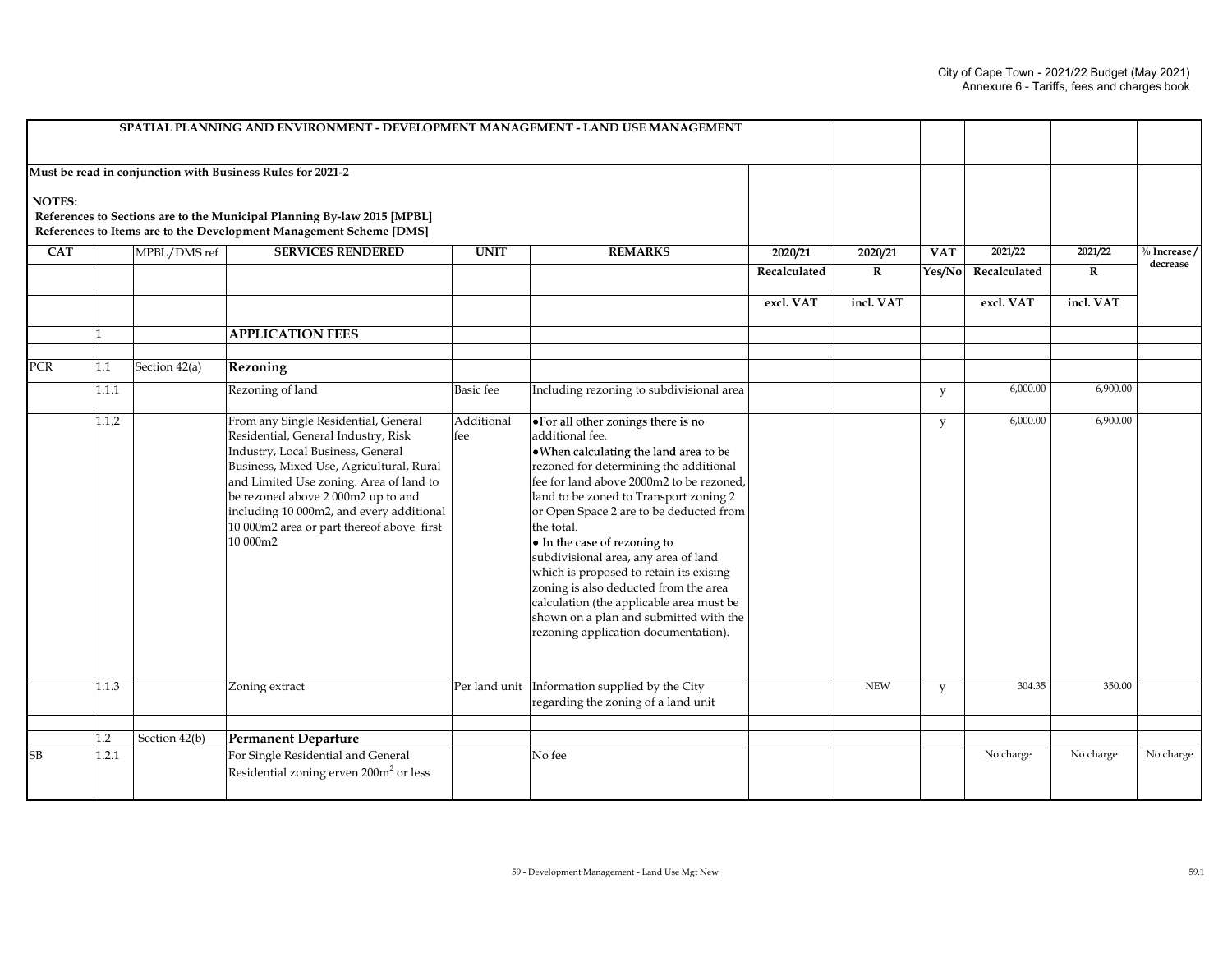|                         |                                                            | SPATIAL PLANNING AND ENVIRONMENT - DEVELOPMENT MANAGEMENT - LAND USE MANAGEMENT                                                               |                                                                           |                                                                                                                                                                                                                                                       |              |             |              |              |             |                |
|-------------------------|------------------------------------------------------------|-----------------------------------------------------------------------------------------------------------------------------------------------|---------------------------------------------------------------------------|-------------------------------------------------------------------------------------------------------------------------------------------------------------------------------------------------------------------------------------------------------|--------------|-------------|--------------|--------------|-------------|----------------|
|                         | Must be read in conjunction with Business Rules for 2021-2 |                                                                                                                                               |                                                                           |                                                                                                                                                                                                                                                       |              |             |              |              |             |                |
| <b>NOTES:</b>           |                                                            | References to Sections are to the Municipal Planning By-law 2015 [MPBL]<br>References to Items are to the Development Management Scheme [DMS] |                                                                           |                                                                                                                                                                                                                                                       |              |             |              |              |             |                |
| $\overline{\text{CAT}}$ | MPBL/DMS ref                                               | <b>SERVICES RENDERED</b>                                                                                                                      | <b>UNIT</b>                                                               | <b>REMARKS</b>                                                                                                                                                                                                                                        | 2020/21      | 2020/21     | <b>VAT</b>   | 2021/22      | 2021/22     | $%$ Increase / |
|                         |                                                            |                                                                                                                                               |                                                                           |                                                                                                                                                                                                                                                       | Recalculated | $\mathbf R$ | Yes/No       | Recalculated | $\mathbf R$ | decrease       |
|                         |                                                            |                                                                                                                                               |                                                                           |                                                                                                                                                                                                                                                       | excl. VAT    | incl. VAT   |              | excl. VAT    | incl. VAT   |                |
| PCR                     | 1.2.2                                                      | All other erven regardless of zoning or<br>size                                                                                               |                                                                           | Per departure Fee per development rule departed from<br>and includes development rules in an<br>Overlay zoning. Where a development<br>rule has multiple subsections in the<br>MPBL, then fee is per subsection<br>departed from. See business rules. |              |             | y            | 600.00       | 690.00      |                |
|                         | Section $42(c)$<br>1.3                                     | Temporary land use departure                                                                                                                  |                                                                           |                                                                                                                                                                                                                                                       |              |             |              |              |             |                |
| SВ                      | 1.3.1                                                      | House shop, Home occupation, Place of<br>Instruction or Worship                                                                               | Per<br>application                                                        |                                                                                                                                                                                                                                                       |              |             | y            | 600.00       | 690.00      |                |
| PCR                     | 1.3.2                                                      | Any other Temporary land use departure                                                                                                        | Per<br>application                                                        | If an application combines a House<br>shop, Home occupation, Place of<br>Instruction or Worship with any other<br>temporary land use then only the higher<br>fee is applicable                                                                        |              |             | У            | 3,000.00     | 3,450.00    |                |
|                         | 1.4<br>Section 42(d)                                       | Subdivision                                                                                                                                   |                                                                           |                                                                                                                                                                                                                                                       |              |             |              |              |             |                |
| PCR                     | 1.4.1                                                      | Subdivision of land                                                                                                                           | Basic fee                                                                 |                                                                                                                                                                                                                                                       |              |             | $\mathbf{V}$ | 1,200.00     | 1,380.00    |                |
| PCR                     | 1.4.2                                                      | Each proposed land unit in the<br>subdivision                                                                                                 | Additional<br>fee                                                         | Number of land units includes<br>Remainder portions. Land units to be<br>Transport zoning 2 or Open Space<br>zoning 2 are excluded.                                                                                                                   |              |             | y            | 304.35       | 350.00      |                |
| <b>PCR</b>              | 1.4.3                                                      | Request for transfer certificate                                                                                                              | Per land unit<br>in approved<br>subdivision<br>requested for<br>clearance | I.t.o. Section 137                                                                                                                                                                                                                                    |              |             | y            | 304.35       | 350.00      |                |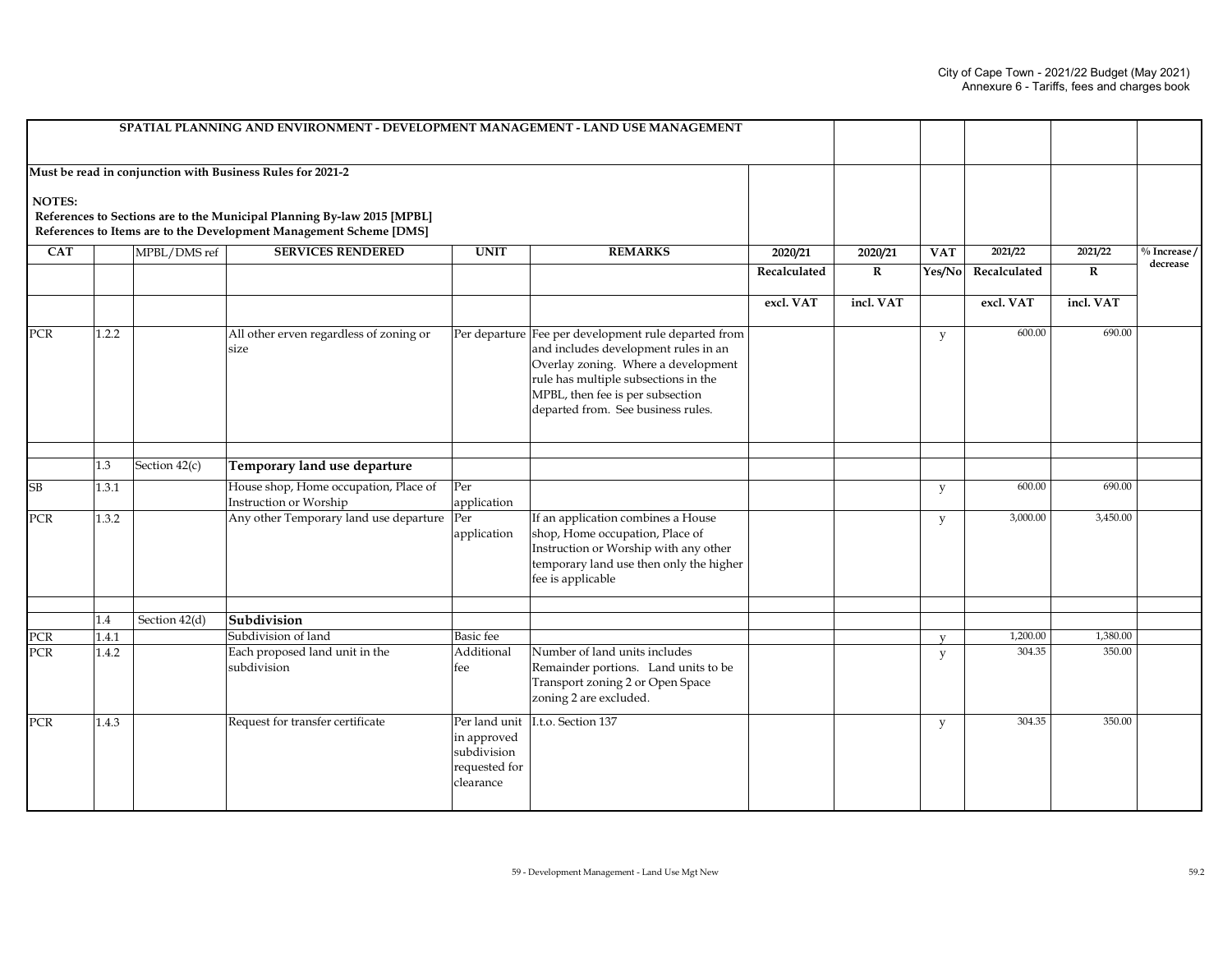|            |       |                 | SPATIAL PLANNING AND ENVIRONMENT - DEVELOPMENT MANAGEMENT - LAND USE MANAGEMENT                                                                                                                       |                    |                                                                                                                                                               |              |             |            |              |             |                |
|------------|-------|-----------------|-------------------------------------------------------------------------------------------------------------------------------------------------------------------------------------------------------|--------------------|---------------------------------------------------------------------------------------------------------------------------------------------------------------|--------------|-------------|------------|--------------|-------------|----------------|
|            |       |                 | Must be read in conjunction with Business Rules for 2021-2                                                                                                                                            |                    |                                                                                                                                                               |              |             |            |              |             |                |
| NOTES:     |       |                 | References to Sections are to the Municipal Planning By-law 2015 [MPBL]<br>References to Items are to the Development Management Scheme [DMS]                                                         |                    |                                                                                                                                                               |              |             |            |              |             |                |
| <b>CAT</b> |       | MPBL/DMS ref    | <b>SERVICES RENDERED</b>                                                                                                                                                                              | <b>UNIT</b>        | <b>REMARKS</b>                                                                                                                                                | 2020/21      | 2020/21     | <b>VAT</b> | 2021/22      | 2021/22     | $%$ Increase / |
|            |       |                 |                                                                                                                                                                                                       |                    |                                                                                                                                                               | Recalculated | $\mathbf R$ | Yes/No     | Recalculated | $\mathbf R$ | decrease       |
|            |       |                 |                                                                                                                                                                                                       |                    |                                                                                                                                                               | excl. VAT    | incl. VAT   |            | excl. VAT    | incl. VAT   |                |
| <b>PCR</b> | 1.4.4 |                 | Request for exempted subdivision                                                                                                                                                                      | Per request        | I.t.o. Section 67(1)                                                                                                                                          |              |             | y          | 304.35       | 350.00      |                |
| PCR        | 1.5   | Section 42(e)   | <b>Implementation of a subdivision in</b> $\left \text{Per phase}\right $<br>phases                                                                                                                   |                    |                                                                                                                                                               |              |             | y          | 600.00       | 690.00      |                |
| PCR        | 1.6   | Section 42(f)   | <b>Consolidation of land</b>                                                                                                                                                                          |                    |                                                                                                                                                               |              |             |            |              |             |                |
|            | 1.6.1 |                 | Consolidation of land units                                                                                                                                                                           | Per<br>application | Consolidation of any number of land<br>units                                                                                                                  |              |             | y          | 1,200.00     | 1,380.00    |                |
|            | 1.6.2 |                 | Request for exempted consolidation                                                                                                                                                                    | Per request        | I.t.o. Section 67(1)                                                                                                                                          |              |             | y          | 304.35       | 350.00      |                |
| <b>PCR</b> | 1.7   | Section $42(g)$ | Amendment, suspension or removal Per condition As an example the following would be 3<br>of a restrictive condition                                                                                   |                    | conditions and 3 fees:<br>A(i)  use of buildings<br>A(ii)  coverage<br>A(iii)  no further subdivision                                                         |              |             | y          | 600.00       | 690.00      |                |
| PCR        | 1.8   | Section 42(h)   | Consent or approval in terms of, or<br>the relaxation of, a restrictive<br>condition in a title deed where the<br>restriction relates to use,<br>subdivision, development rules or<br>design criteria |                    | Per condition As an example the following would be 3<br>conditions and 3 fees:<br>A(i)  use of buildings<br>A(ii)  coverage<br>A(iii)  no further subdivision |              |             | y          | 600.00       | 690.00      |                |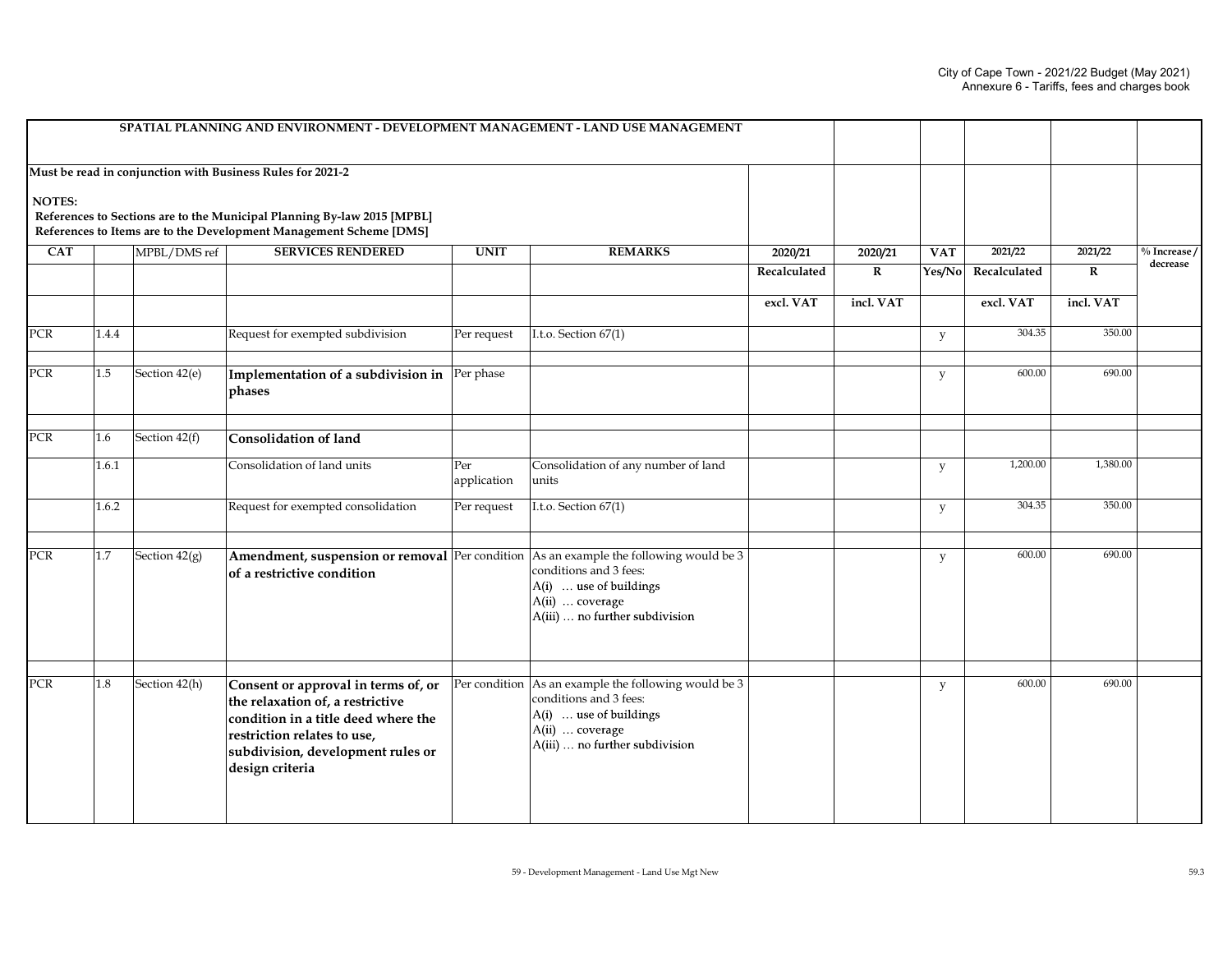|               |       |               | SPATIAL PLANNING AND ENVIRONMENT - DEVELOPMENT MANAGEMENT - LAND USE MANAGEMENT                                                                                                                             |                     |                                                                                                                                                                                                                                                                                                         |              |             |            |              |             |                 |
|---------------|-------|---------------|-------------------------------------------------------------------------------------------------------------------------------------------------------------------------------------------------------------|---------------------|---------------------------------------------------------------------------------------------------------------------------------------------------------------------------------------------------------------------------------------------------------------------------------------------------------|--------------|-------------|------------|--------------|-------------|-----------------|
| <b>NOTES:</b> |       |               | Must be read in conjunction with Business Rules for 2021-2<br>References to Sections are to the Municipal Planning By-law 2015 [MPBL]<br>References to Items are to the Development Management Scheme [DMS] |                     |                                                                                                                                                                                                                                                                                                         |              |             |            |              |             |                 |
| <b>CAT</b>    |       | MPBL/DMS ref  | <b>SERVICES RENDERED</b>                                                                                                                                                                                    | <b>UNIT</b>         | <b>REMARKS</b>                                                                                                                                                                                                                                                                                          | 2020/21      | 2020/21     | <b>VAT</b> | 2021/22      | 2021/22     | $\%$ Increase / |
|               |       |               |                                                                                                                                                                                                             |                     |                                                                                                                                                                                                                                                                                                         | Recalculated | $\mathbf R$ | Yes/No     | Recalculated | $\mathbf R$ | decrease        |
|               |       |               |                                                                                                                                                                                                             |                     |                                                                                                                                                                                                                                                                                                         | excl. VAT    | incl. VAT   |            | excl. VAT    | incl. VAT   |                 |
|               | 1.9   | Section 42(i) | Consent, approval or any other<br>permission or requirement in terms<br>of the development management<br>scheme                                                                                             |                     |                                                                                                                                                                                                                                                                                                         |              |             |            |              |             |                 |
| SB            | 1.9.1 |               | Consent use for House shop, Home<br>occupation, Place of Instruction or<br>Worship                                                                                                                          | Per<br>application  |                                                                                                                                                                                                                                                                                                         |              |             | y          | 600.00       | 690.00      |                 |
| <b>PCR</b>    | 1.9.2 |               | Any other Consent use                                                                                                                                                                                       | Per<br>application  |                                                                                                                                                                                                                                                                                                         |              |             | y          | 3,000.00     | 3,450.00    |                 |
| PCR           | 1.9.3 |               | Site development plan                                                                                                                                                                                       | Per set of<br>plans | This fee is only payable if the SDP is<br>required to be approved in terms of the<br>DMS. See Item 123 and business rules for<br>applicability.                                                                                                                                                         |              |             | y          | 600.00       | 690.00      |                 |
| <b>PCR</b>    | 1.9.4 |               | Amendment of approved site<br>development plan                                                                                                                                                              | Per set of<br>plans | Fee not payable if an amended plan is<br>submitted in fulfilment of a condition of<br>an approval granted in terms of the<br>MPBL This would be a s42(m)<br>application for which there is no fee.<br>If amendment is not in respect of the<br>fulfilment of a condition then the fee is<br>applicable. |              |             | y          | 600.00       | 690.00      |                 |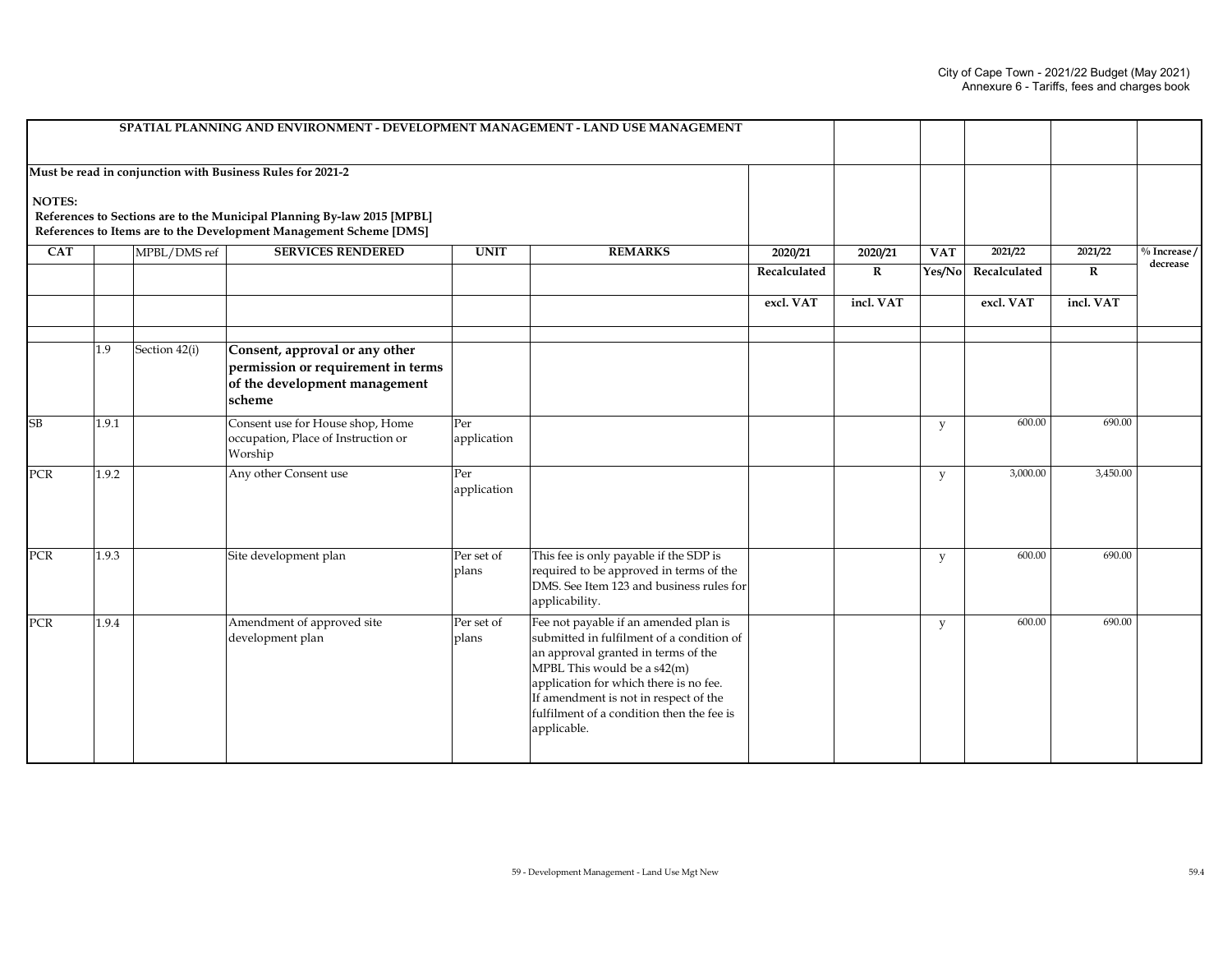|               |       |               | SPATIAL PLANNING AND ENVIRONMENT - DEVELOPMENT MANAGEMENT - LAND USE MANAGEMENT                                                                                |                                                                    |                                                                                                                                                        |              |              |            |              |           |                |
|---------------|-------|---------------|----------------------------------------------------------------------------------------------------------------------------------------------------------------|--------------------------------------------------------------------|--------------------------------------------------------------------------------------------------------------------------------------------------------|--------------|--------------|------------|--------------|-----------|----------------|
|               |       |               | Must be read in conjunction with Business Rules for 2021-2                                                                                                     |                                                                    |                                                                                                                                                        |              |              |            |              |           |                |
| <b>NOTES:</b> |       |               | References to Sections are to the Municipal Planning By-law 2015 [MPBL]<br>References to Items are to the Development Management Scheme [DMS]                  |                                                                    |                                                                                                                                                        |              |              |            |              |           |                |
| <b>CAT</b>    |       | MPBL/DMS ref  | <b>SERVICES RENDERED</b>                                                                                                                                       | <b>UNIT</b>                                                        | <b>REMARKS</b>                                                                                                                                         | 2020/21      | 2020/21      | <b>VAT</b> | 2021/22      | 2021/22   | $%$ Increase / |
|               |       |               |                                                                                                                                                                |                                                                    |                                                                                                                                                        | Recalculated | $\mathbf{R}$ | Yes/No     | Recalculated | $\bf{R}$  | decrease       |
|               |       |               |                                                                                                                                                                |                                                                    |                                                                                                                                                        | excl. VAT    | incl. VAT    |            | excl. VAT    | incl. VAT |                |
| <b>PCR</b>    | 1.9.5 |               | Package of plans in respect the following<br>approval components:<br>$\bullet$ Contextual Framework<br>• Development Framework and<br>• Precinct plans         | Fee for each<br>component                                          | See Item 136                                                                                                                                           |              |              | y          | 3,000.00     | 3,450.00  |                |
| PCR           | 1.9.6 |               | Amendment of Package of plans in<br>respect the following approval<br>components:<br>• Contextual Framework<br>• Development Framework and<br>• Precinct plans | Fee for each<br>component<br>amended                               |                                                                                                                                                        |              |              | y          | 600.00       | 690.00    |                |
| PCR           | 1.22  | Section (62)  | Certification or an amendment of an<br>owners' association constitution                                                                                        | per<br>certification<br><sub>or</sub><br>constitution<br>amendment |                                                                                                                                                        |              |              | у          | 600.00       | 690.00    |                |
| <b>PCR</b>    | 1.9.7 |               | Any other approval or any other<br>permission or requirement in terms of the<br><b>DMS</b>                                                                     | Per approval                                                       | Multiple fees required if there are<br>or permission multiple approvals or permissions<br>specified in the DMS. Full details in the<br>Business rules. |              |              | y          | 600.00       | 690.00    |                |
|               |       |               |                                                                                                                                                                |                                                                    |                                                                                                                                                        |              |              |            |              |           |                |
| <b>PCR</b>    | 1.10. | Section 42(j) | Amendment, deletion or addition of Per condition No fee if condition to be amended or<br>conditions of an existing approval                                    |                                                                    | deleted is same as in a simultaneous<br>Section $42(g)$ or $42(h)$ application.<br>Addition of condition always requires a<br>fee.                     |              |              | y          | 600.00       | 690.00    |                |
|               |       |               |                                                                                                                                                                |                                                                    |                                                                                                                                                        |              |              |            |              |           |                |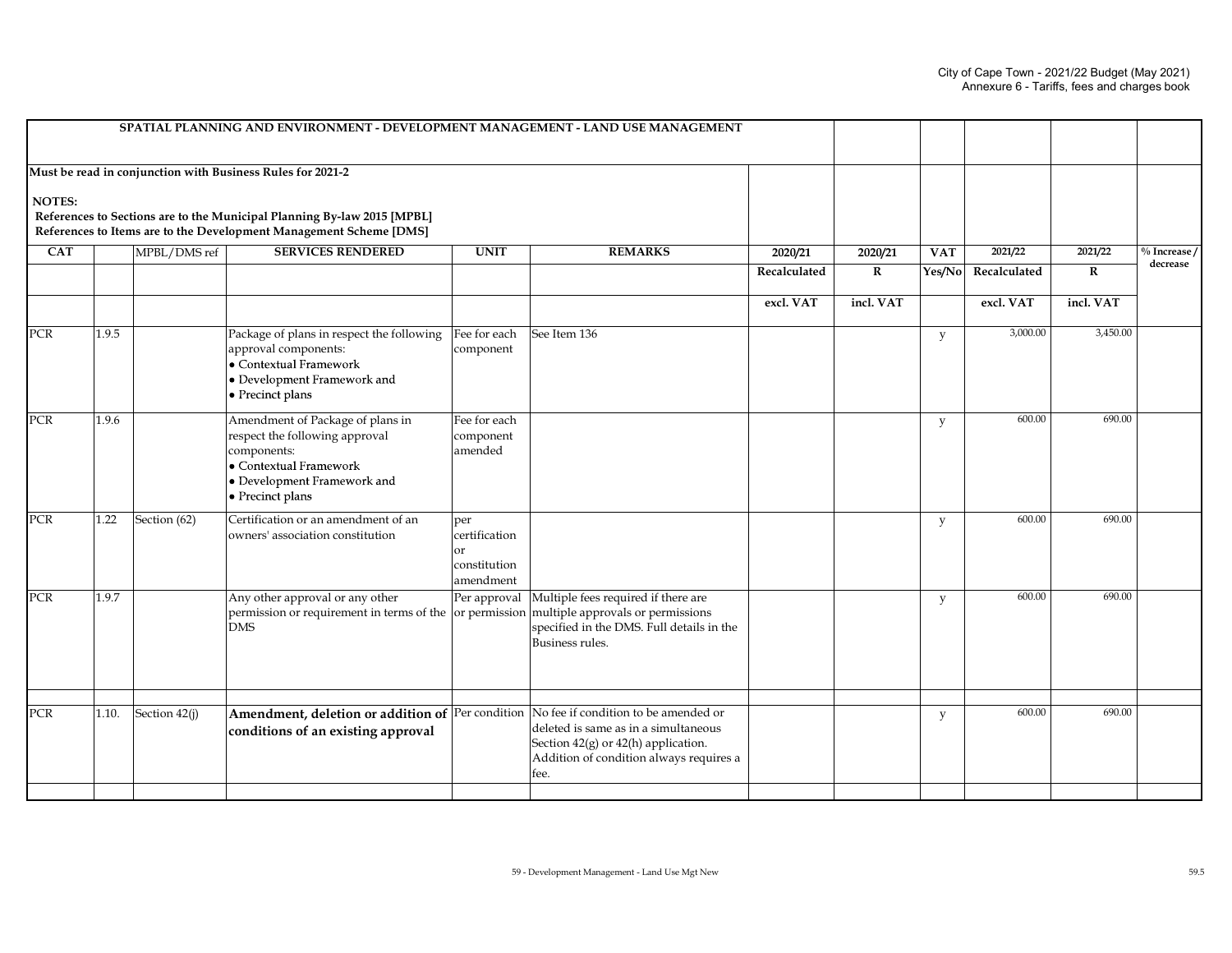|            |        |               | SPATIAL PLANNING AND ENVIRONMENT - DEVELOPMENT MANAGEMENT - LAND USE MANAGEMENT                                                               |                    |                                                                                                                                                                                                                                   |              |           |            |              |             |                 |
|------------|--------|---------------|-----------------------------------------------------------------------------------------------------------------------------------------------|--------------------|-----------------------------------------------------------------------------------------------------------------------------------------------------------------------------------------------------------------------------------|--------------|-----------|------------|--------------|-------------|-----------------|
|            |        |               | Must be read in conjunction with Business Rules for 2021-2                                                                                    |                    |                                                                                                                                                                                                                                   |              |           |            |              |             |                 |
| NOTES:     |        |               | References to Sections are to the Municipal Planning By-law 2015 [MPBL]<br>References to Items are to the Development Management Scheme [DMS] |                    |                                                                                                                                                                                                                                   |              |           |            |              |             |                 |
| <b>CAT</b> |        | MPBL/DMS ref  | <b>SERVICES RENDERED</b>                                                                                                                      | <b>UNIT</b>        | <b>REMARKS</b>                                                                                                                                                                                                                    | 2020/21      | 2020/21   | <b>VAT</b> | 2021/22      | 2021/22     | $\%$ Increase / |
|            |        |               |                                                                                                                                               |                    |                                                                                                                                                                                                                                   | Recalculated | $\bf R$   | Yes/No     | Recalculated | $\mathbf R$ | decrease        |
|            |        |               |                                                                                                                                               |                    |                                                                                                                                                                                                                                   | excl. VAT    | incl. VAT |            | excl. VAT    | incl. VAT   |                 |
|            | 1.11   | Section 42(k) | Extension of the period of validity<br>of an approval                                                                                         |                    |                                                                                                                                                                                                                                   |              |           |            |              |             |                 |
| <b>SB</b>  | 1.11.1 |               | All Permanent departures                                                                                                                      | Per<br>application | No fees<br>Complexity fees not payable.                                                                                                                                                                                           |              |           |            | No charge    | No charge   |                 |
| <b>PCR</b> | 1.11.2 |               | Any other approval                                                                                                                            | Per<br>application | The fee payable is to be same fee for each<br>component as if a new set of<br>applications was being made.<br>Submission needs to be made before<br>lapsing date of the existing approval(s).<br>Complexity fees are not payable. | $\sim$       |           |            |              | see remarks |                 |
| <b>PCR</b> | 1.12   | Section 42(l) | Amendment or cancellation of an<br>approved subdivision plan                                                                                  | Per<br>application | This fee is payable in all cases where<br>subdivision approval has already been<br>granted, irrespective of whether a<br>general plan has been approved or not.                                                                   |              |           | y          | 2,000.00     | 2,300.00    |                 |
| <b>SB</b>  | 1.13   | Section 42(m) | Permission required in terms of the<br>conditions of approval of an<br>application                                                            | Per<br>application | No fee                                                                                                                                                                                                                            |              |           |            | No charge    | No charge   |                 |
| <b>PCR</b> | 1.14   | Section 42(n) | Determination of a zoning, a non-<br>conforming use right or any other<br>matter which the City may<br>determine in terms of the MPBL         | Per<br>application |                                                                                                                                                                                                                                   |              |           | y          | 2,000.00     | 2,300.00    |                 |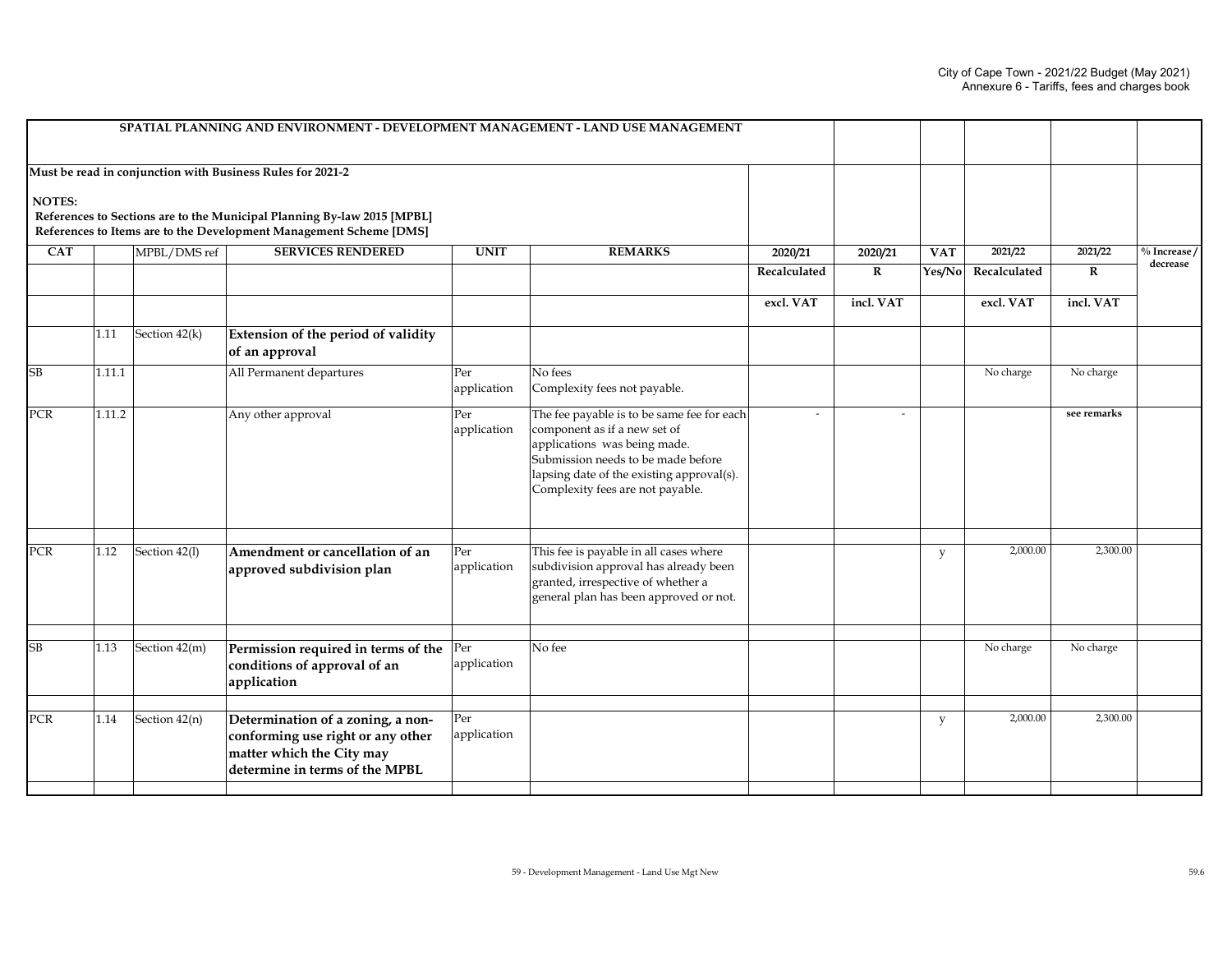|               |      |                                            | SPATIAL PLANNING AND ENVIRONMENT - DEVELOPMENT MANAGEMENT - LAND USE MANAGEMENT                                                                                                                             |                                              |                                |              |              |            |              |             |                           |
|---------------|------|--------------------------------------------|-------------------------------------------------------------------------------------------------------------------------------------------------------------------------------------------------------------|----------------------------------------------|--------------------------------|--------------|--------------|------------|--------------|-------------|---------------------------|
| <b>NOTES:</b> |      |                                            | Must be read in conjunction with Business Rules for 2021-2<br>References to Sections are to the Municipal Planning By-law 2015 [MPBL]<br>References to Items are to the Development Management Scheme [DMS] |                                              |                                |              |              |            |              |             |                           |
| <b>CAT</b>    |      | MPBL/DMS ref                               | <b>SERVICES RENDERED</b>                                                                                                                                                                                    | <b>UNIT</b>                                  | <b>REMARKS</b>                 | 2020/21      | 2020/21      | <b>VAT</b> | 2021/22      | 2021/22     | $\frac{0}{10}$ Increase / |
|               |      |                                            |                                                                                                                                                                                                             |                                              |                                | Recalculated | $\mathbf{R}$ | Yes/No     | Recalculated | $\mathbf R$ | decrease                  |
|               |      |                                            |                                                                                                                                                                                                             |                                              |                                | excl. VAT    | incl. VAT    |            | excl. VAT    | incl. VAT   |                           |
| SB            | 1.15 | Section 42(o)                              | Correction of a zoning map                                                                                                                                                                                  | Per erf / land No fee<br>unit applied<br>for |                                |              |              |            | No charge    | No charge   |                           |
|               |      | Note there is no Section 42(p) in the MPBL |                                                                                                                                                                                                             |                                              |                                |              |              |            |              |             |                           |
| SB            | 1.16 | Section $42(q)$                            | Alteration or amendment of a street Per<br>name or number                                                                                                                                                   | application                                  | I.t.o Section 136<br>No fee    |              |              |            | No charge    | No charge   |                           |
| SB            | 1.17 | Section 42(r)                              | Determination of an administrative<br>penalty                                                                                                                                                               | Per<br>application                           | I.t.o Section 129(1)<br>No fee |              |              |            | No charge    | No charge   |                           |
| PCR           | 1.18 | Section 42(s)                              | To exempt a subdivision from the<br>need for approval in terms of the<br><b>MPBL</b>                                                                                                                        | Per<br>application                           | I.t.o Section 67(3)            |              |              | y          | 304.35       | 350.00      |                           |
| PCR           | 1.19 | Section 42(t)                              | Permission for the construction of a<br>building or a substantial part of it<br>within the envelope of a non-<br>conforming use                                                                             | Per<br>application                           | I.t.o Section 37(6)            |              |              | y          | 600.00       | 690.00      |                           |
|               |      |                                            |                                                                                                                                                                                                             |                                              |                                |              |              |            |              |             |                           |
| <b>PCR</b>    | 1.2  | Section 42(u)                              | Any other application which the<br>City Manager may prescribe in<br>terms of the MPBL                                                                                                                       | Per<br>application                           |                                |              |              | y          | 600.00       | 690.00      |                           |
|               |      |                                            |                                                                                                                                                                                                             |                                              |                                |              |              |            |              |             |                           |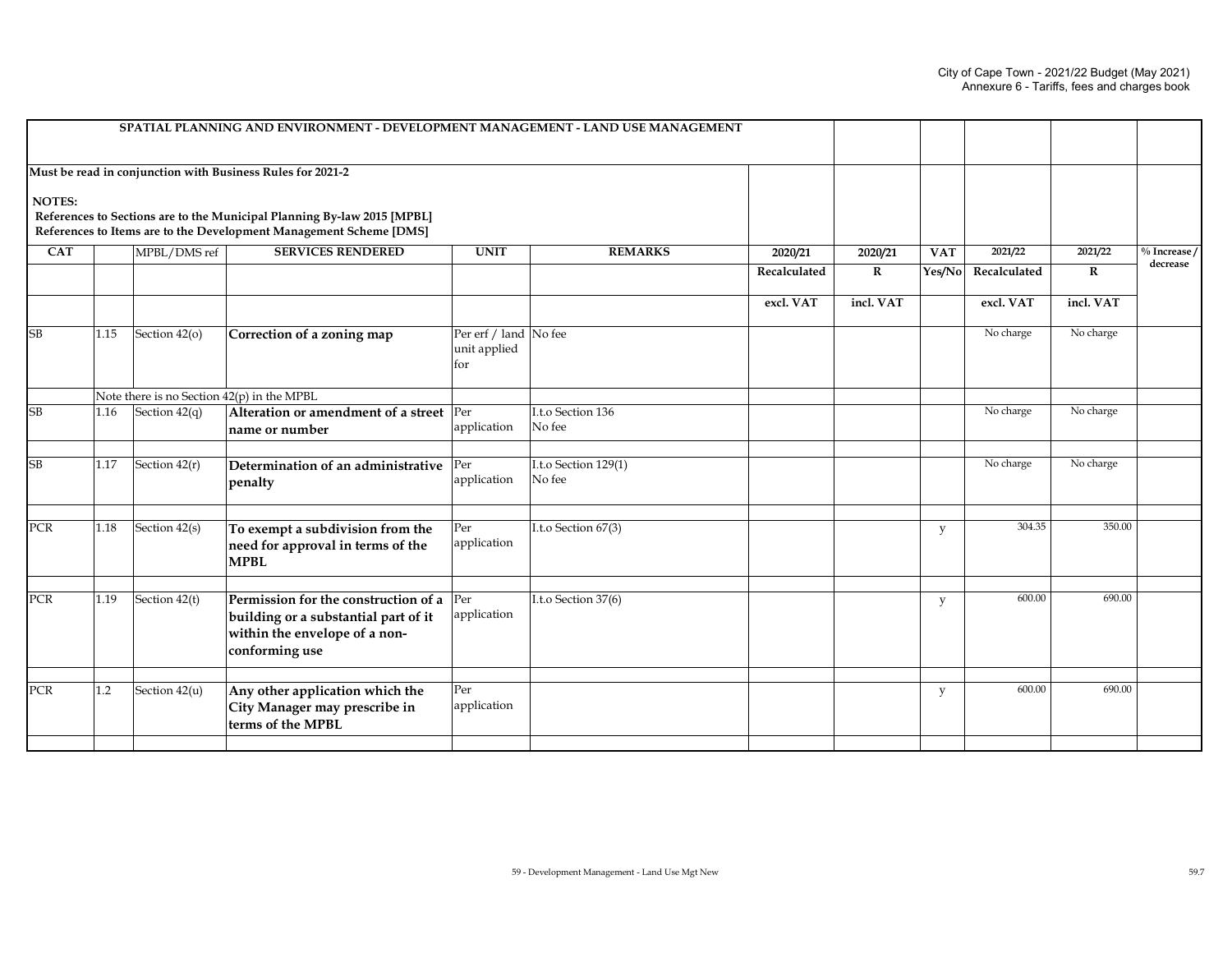|            |      |               | SPATIAL PLANNING AND ENVIRONMENT - DEVELOPMENT MANAGEMENT - LAND USE MANAGEMENT                                                                                                                                                                                        |                                                                                             |                                                                                                                           |              |             |            |              |             |                             |
|------------|------|---------------|------------------------------------------------------------------------------------------------------------------------------------------------------------------------------------------------------------------------------------------------------------------------|---------------------------------------------------------------------------------------------|---------------------------------------------------------------------------------------------------------------------------|--------------|-------------|------------|--------------|-------------|-----------------------------|
|            |      |               | Must be read in conjunction with Business Rules for 2021-2                                                                                                                                                                                                             |                                                                                             |                                                                                                                           |              |             |            |              |             |                             |
| NOTES:     |      |               | References to Sections are to the Municipal Planning By-law 2015 [MPBL]<br>References to Items are to the Development Management Scheme [DMS]                                                                                                                          |                                                                                             |                                                                                                                           |              |             |            |              |             |                             |
| <b>CAT</b> |      | MPBL/DMS ref  | <b>SERVICES RENDERED</b>                                                                                                                                                                                                                                               | <b>UNIT</b>                                                                                 | <b>REMARKS</b>                                                                                                            | 2020/21      | 2020/21     | <b>VAT</b> | 2021/22      | 2021/22     | $\%$ Increase /<br>decrease |
|            |      |               |                                                                                                                                                                                                                                                                        |                                                                                             |                                                                                                                           | Recalculated | $\mathbf R$ | Yes/No     | Recalculated | $\mathbf R$ |                             |
|            |      |               |                                                                                                                                                                                                                                                                        |                                                                                             |                                                                                                                           | excl. VAT    | incl. VAT   |            | excl. VAT    | incl. VAT   |                             |
| PCR        | 1.21 | Section 42(v) | Approval in terms of Section<br>55(4)(b)                                                                                                                                                                                                                               | Per<br>unregistered<br>land unit up<br>to maximum<br>of $10$ .<br>Thereafter no<br>fee.     | I.t.o. Section 55(4) of the MPBL<br>(eg show houses)                                                                      |              |             | y          | 600.00       | 690.00      |                             |
| PCR        | 2    |               | <b>COMPLEXITY FEES</b>                                                                                                                                                                                                                                                 |                                                                                             |                                                                                                                           |              |             |            |              |             |                             |
|            |      |               |                                                                                                                                                                                                                                                                        |                                                                                             |                                                                                                                           |              |             |            |              |             |                             |
|            | 2.1  |               | 1. Environmental Impact Assessment<br>(EIA) - Full Scoping and Environmental<br>Impact Assessment (in respect of activities category<br>listed in terms of GN R387)<br>2. Transport / Traffic Impact Assessment<br>(TIA)                                               | Additional<br>fee for each<br>when<br>submitted as<br>part of an<br>application             |                                                                                                                           |              |             | y          | 6,000.00     | 6,900.00    |                             |
|            |      |               |                                                                                                                                                                                                                                                                        |                                                                                             |                                                                                                                           |              |             |            |              |             |                             |
|            | 2.2  |               | 1. Environmental Impact Assessment<br>(EIA) - Basic Assessment (in respect of<br>activities listed in terms of GN R386)<br>2. Heritage Impact Assessment (HIA)<br>3. Transport / Traffic Impact Statement<br>(TIS)<br>4. Major Hazard Installation Assessment<br>(MHI) | Additional<br>fee for each<br>category<br>when<br>submitted as<br>part of an<br>application | This additional fee is not applicable for<br>a Heritage Impact Assessment (HIA) if it<br>is included in an EIA assessment |              |             | y          | 3.000.00     | 3,450.00    |                             |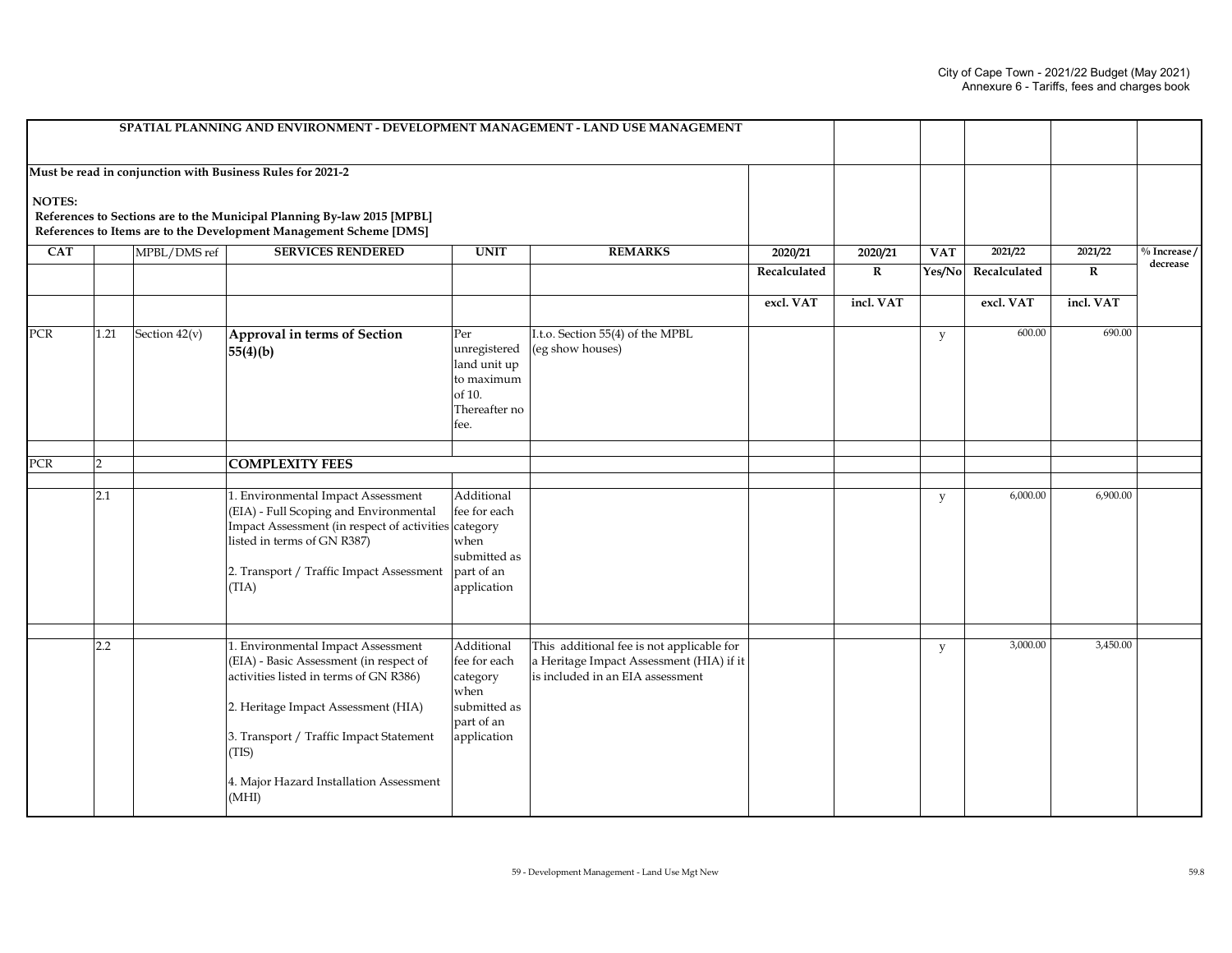|            |       |              | SPATIAL PLANNING AND ENVIRONMENT - DEVELOPMENT MANAGEMENT - LAND USE MANAGEMENT                                                               |                  |                                                                                                                                                                                          |              |              |            |              |             |              |
|------------|-------|--------------|-----------------------------------------------------------------------------------------------------------------------------------------------|------------------|------------------------------------------------------------------------------------------------------------------------------------------------------------------------------------------|--------------|--------------|------------|--------------|-------------|--------------|
|            |       |              | Must be read in conjunction with Business Rules for 2021-2                                                                                    |                  |                                                                                                                                                                                          |              |              |            |              |             |              |
| NOTES:     |       |              | References to Sections are to the Municipal Planning By-law 2015 [MPBL]<br>References to Items are to the Development Management Scheme [DMS] |                  |                                                                                                                                                                                          |              |              |            |              |             |              |
| <b>CAT</b> |       | MPBL/DMS ref | <b>SERVICES RENDERED</b>                                                                                                                      | <b>UNIT</b>      | <b>REMARKS</b>                                                                                                                                                                           | 2020/21      | 2020/21      | <b>VAT</b> | 2021/22      | 2021/22     | % Increase / |
|            |       |              |                                                                                                                                               |                  |                                                                                                                                                                                          | Recalculated | $\mathbf{R}$ | Yes/No     | Recalculated | $\mathbf R$ | decrease     |
|            |       |              |                                                                                                                                               |                  |                                                                                                                                                                                          | excl. VAT    | incl. VAT    |            | excl. VAT    | incl. VAT   |              |
| PCR        | κ     |              | <b>ADVERTISING FEES</b>                                                                                                                       |                  |                                                                                                                                                                                          |              |              |            |              |             |              |
|            | 3.1   | Section 81   | Notice in the media                                                                                                                           |                  |                                                                                                                                                                                          |              |              |            |              |             |              |
|            | 3.1.1 |              | Regional Newspapers such as the Argus<br>and Die Burger                                                                                       | Per notice       | Advertising is for a notice in two<br>newspapers, but if the notice includes a<br>map then a double fee is applicable                                                                    | 8,234.78     | 9,470.00     | y          | 8,486.96     | 9,760.00    | 3.06%        |
|            | 3.1.2 |              | Community Newspapers such as the<br>Tygerburger                                                                                               | Per notice       | Only if applicable if application requires<br>additional local community notification                                                                                                    |              |              | y          | 6,000.00     | 6,900.00    |              |
|            | 3.2   |              | <b>Notice in the Provincial Gazette</b>                                                                                                       | Per notice       | Required in conjunction with an<br>approval of a Section 42(g) application.<br>This advertising fee is refundable in the<br>event that the Section 42(g) application<br>is not approved. | 1,217.39     | 1,400.00     | y          | 1,252.17     | 1,440.00    | 2.86%        |
|            | 3.3   | Section 82   | Notice to a person by recorded<br>delivery mail                                                                                               |                  | This will include the post office, a<br>courier server or a hand delivery service                                                                                                        |              |              |            |              |             |              |
|            | 3.3.1 |              | 1 to 5 notices                                                                                                                                |                  | Single fee for 5 notices                                                                                                                                                                 |              |              | y          | 217.39       | 250.00      |              |
|            | 3.3.2 |              | Each individual further notice required                                                                                                       |                  |                                                                                                                                                                                          |              |              | y          | 43.48        | 50.00       |              |
|            |       |              |                                                                                                                                               |                  |                                                                                                                                                                                          |              |              |            |              |             |              |
|            | 3.4   | Section 84   | Notice of no objection                                                                                                                        | <b>Basic</b> fee | Single fee for preparation of all notices<br>in respect of applications listed in<br>Section 84(1)                                                                                       |              |              | y          | 217.39       | 250.00      |              |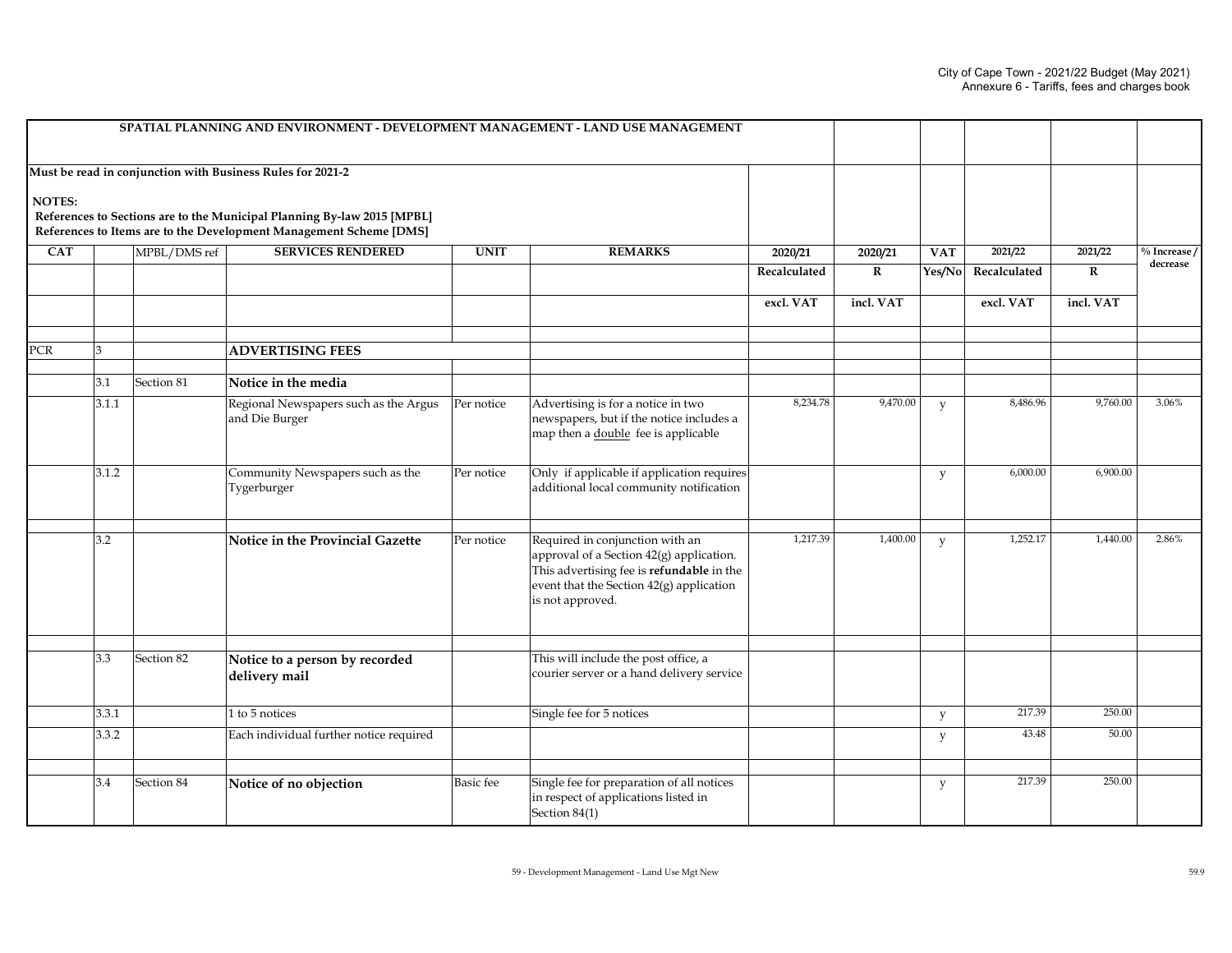|            |     |              | SPATIAL PLANNING AND ENVIRONMENT - DEVELOPMENT MANAGEMENT - LAND USE MANAGEMENT                                                               |                                        |                                                            |                  |                  |                         |                  |                  |                |
|------------|-----|--------------|-----------------------------------------------------------------------------------------------------------------------------------------------|----------------------------------------|------------------------------------------------------------|------------------|------------------|-------------------------|------------------|------------------|----------------|
|            |     |              | Must be read in conjunction with Business Rules for 2021-2                                                                                    |                                        |                                                            |                  |                  |                         |                  |                  |                |
| NOTES:     |     |              | References to Sections are to the Municipal Planning By-law 2015 [MPBL]<br>References to Items are to the Development Management Scheme [DMS] |                                        |                                                            |                  |                  |                         |                  |                  |                |
| <b>CAT</b> |     | MPBL/DMS ref | <b>SERVICES RENDERED</b>                                                                                                                      | <b>UNIT</b>                            | <b>REMARKS</b>                                             | 2020/21          | 2020/21          | <b>VAT</b>              | 2021/22          | 2021/22          | $\%$ Increase/ |
|            |     |              |                                                                                                                                               |                                        |                                                            | Recalculated     | $\mathbf R$      | Yes/No                  | Recalculated     | ${\bf R}$        | decrease       |
|            |     |              |                                                                                                                                               |                                        |                                                            | excl. VAT        | incl. VAT        |                         | excl. VAT        | incl. VAT        |                |
| PCR        |     |              | <b>PRINTING/COPIES &amp;</b><br><b>INFORMATION PRODUCT FEES</b>                                                                               |                                        |                                                            |                  |                  |                         |                  |                  |                |
|            | 4.1 |              | Photocopies & scanning to PDF, per $ AA $<br>copy                                                                                             |                                        | As per Promotion of Access to<br>Information Act 2 of 2000 | 0.52             | 0.60             | y                       | 0.52             | 0.60             | $0.00\%$       |
|            |     |              |                                                                                                                                               | A <sub>3</sub>                         |                                                            | 4.61             | 5.30             | $\mathbf{V}$            | 4.61             | 5.30             | 0.00%          |
|            |     |              |                                                                                                                                               | A2                                     |                                                            | 20.43            | 23.50            | $\mathbf{V}$            | 20.43            | 23.50            | 0.00%          |
|            |     |              |                                                                                                                                               | A1                                     |                                                            | 33.39            | 38.40            | $\mathbf{V}$            | 33.39            | 38.40            | 0.00%          |
|            |     |              |                                                                                                                                               | A <sub>0</sub>                         |                                                            | 42.70            | 49.10            | $\mathbf{V}$            | 42.70            | 49.10            | 0.00%          |
|            |     |              |                                                                                                                                               |                                        |                                                            |                  | $\sim$           |                         |                  | $\sim$           |                |
|            | 4.2 |              | Monochrome (computer) prints, per copy                                                                                                        | AA                                     | As per Promotion of Access to<br>Information Act 2 of 2000 | 0.35             | 0.40             | y                       | 0.35             | 0.40             | $0.00\%$       |
|            |     |              |                                                                                                                                               | $\overline{A3}$                        |                                                            | 10.26            | 11.80            | $\mathbf{V}$            | 10.26            | 11.80            | 0.00%          |
|            |     |              |                                                                                                                                               | A2                                     |                                                            | 43.57            | 50.10            | $\overline{\mathbf{V}}$ | 43.57            | 50.10            | 0.00%          |
|            |     |              |                                                                                                                                               | A1                                     |                                                            | 78.00            | 89.70            | $\mathbf{V}$            | 78.00            | 89.70            | 0.00%          |
|            |     |              |                                                                                                                                               | A <sub>0</sub>                         |                                                            | 88.17            | 101.40           | $\mathbf v$             | 88.17            | 101.40           | 0.00%          |
|            |     |              |                                                                                                                                               |                                        |                                                            |                  |                  |                         |                  |                  |                |
|            | 4.3 |              | Colour prints, per copy                                                                                                                       | A4                                     |                                                            | 14.87            | 17.10            | $\overline{\mathbf{V}}$ | 14.87            | 17.10            | 0.00%          |
|            |     |              |                                                                                                                                               | A3                                     |                                                            | 26.00            | 29.90            | $\mathbf v$             | 26.00            | 29.90            | 0.00%          |
|            |     |              |                                                                                                                                               | A2                                     |                                                            | 100.26<br>112.26 | 115.30<br>129.10 | $\mathbf v$             | 100.26<br>112.26 | 115.30<br>129.10 | 0.00%<br>0.00% |
|            |     |              |                                                                                                                                               | A1                                     |                                                            | 128.09           |                  | $\mathbf{V}$            | 128.09           | 147.30           | 0.00%          |
|            |     |              |                                                                                                                                               | A0                                     |                                                            |                  | 147.30           | $\mathbf v$             |                  |                  |                |
|            | 4.4 |              | Standard off-the-shelf products, per copy                                                                                                     | Fixed                                  | Tariff includes the media, eg DVD etc                      | 259.91           | 298.90           | y                       | 259.91           | 298.90           | $0.00\%$       |
|            |     |              |                                                                                                                                               |                                        |                                                            |                  |                  |                         |                  |                  |                |
|            | 4.5 |              | Customised products compilation fee                                                                                                           | Per half an<br>hour or part<br>thereof | Tariff includes the media, eg DVD etc                      | 264.52           | 304.20           | y                       | 264.52           | 304.20           | $0.00\%$       |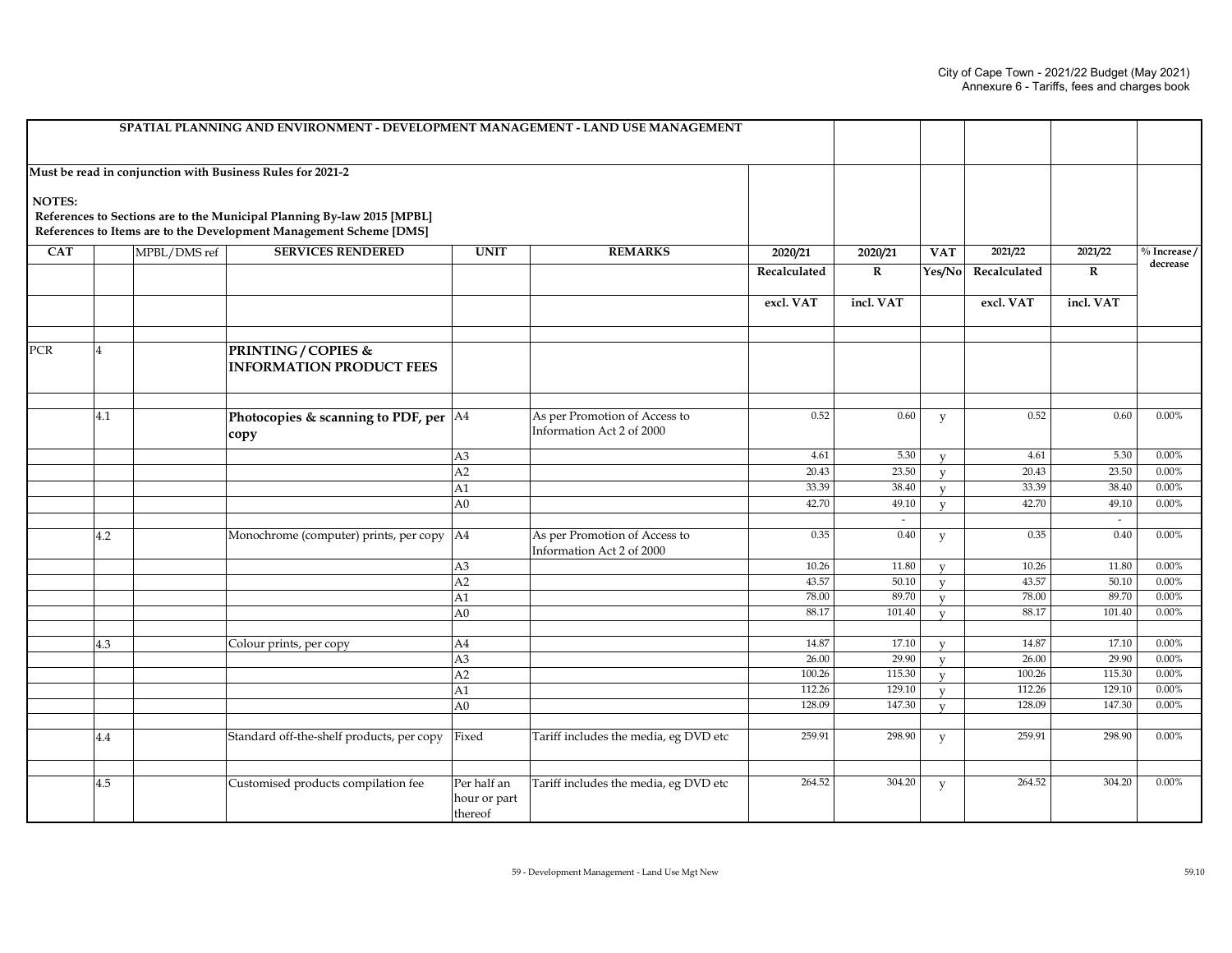|               |     |              | SPATIAL PLANNING AND ENVIRONMENT - DEVELOPMENT MANAGEMENT - LAND USE MANAGEMENT                                                                                                                             |                                                                                                                                                                                                                                                                                                                                                                                                                                                                                                                                                                                                                                                                                                                                       |                |              |             |            |              |           |                 |
|---------------|-----|--------------|-------------------------------------------------------------------------------------------------------------------------------------------------------------------------------------------------------------|---------------------------------------------------------------------------------------------------------------------------------------------------------------------------------------------------------------------------------------------------------------------------------------------------------------------------------------------------------------------------------------------------------------------------------------------------------------------------------------------------------------------------------------------------------------------------------------------------------------------------------------------------------------------------------------------------------------------------------------|----------------|--------------|-------------|------------|--------------|-----------|-----------------|
| <b>NOTES:</b> |     |              | Must be read in conjunction with Business Rules for 2021-2<br>References to Sections are to the Municipal Planning By-law 2015 [MPBL]<br>References to Items are to the Development Management Scheme [DMS] |                                                                                                                                                                                                                                                                                                                                                                                                                                                                                                                                                                                                                                                                                                                                       |                |              |             |            |              |           |                 |
| <b>CAT</b>    |     | MPBL/DMS ref | <b>SERVICES RENDERED</b>                                                                                                                                                                                    | <b>UNIT</b>                                                                                                                                                                                                                                                                                                                                                                                                                                                                                                                                                                                                                                                                                                                           | <b>REMARKS</b> | 2020/21      | 2020/21     | <b>VAT</b> | 2021/22      | 2021/22   | $\%$ Increase / |
|               |     |              |                                                                                                                                                                                                             |                                                                                                                                                                                                                                                                                                                                                                                                                                                                                                                                                                                                                                                                                                                                       |                | Recalculated | $\mathbf R$ | Yes/No     | Recalculated | R         | decrease        |
|               |     |              |                                                                                                                                                                                                             |                                                                                                                                                                                                                                                                                                                                                                                                                                                                                                                                                                                                                                                                                                                                       |                | excl. VAT    | incl. VAT   |            | excl. VAT    | incl. VAT |                 |
|               | 4.6 |              | Search fee                                                                                                                                                                                                  | Per half an<br>hour or part<br>thereof                                                                                                                                                                                                                                                                                                                                                                                                                                                                                                                                                                                                                                                                                                |                |              |             |            | 264.52       | 304.20    | $0.00\%$        |
|               | 5   |              | <b>EXEMPTIONS</b>                                                                                                                                                                                           |                                                                                                                                                                                                                                                                                                                                                                                                                                                                                                                                                                                                                                                                                                                                       |                |              |             |            |              |           |                 |
|               |     |              |                                                                                                                                                                                                             |                                                                                                                                                                                                                                                                                                                                                                                                                                                                                                                                                                                                                                                                                                                                       |                |              |             |            |              |           |                 |
|               | 5.1 |              | table:<br>schemes<br>Restitution of Land Rights Act<br>establishment conditions therof.                                                                                                                     | The Following are exempted from all the application, advertising and other fees in the attached<br>• Applications submitted by or on behalf of the City<br>• Applications for the establishment of state, provincial and/or council subsidised housing<br>• Any service by the National Department of Public Works<br>• Applications required to address or give effect to successful resettlement claims in terms of the<br>• Applications in respect of properties in the Atlantis Industrial Area as defined in the MPBL or<br>any application in any other approved spatially targeted areas as provided for via Council's<br>Investment Incentives Policy. A reduced tariff in such areas may be applicable if stipulated in the |                |              |             |            |              |           |                 |
|               | 5.2 |              |                                                                                                                                                                                                             | All applications for places of instruction (or similar use as per the development management<br>scheme) for the purposes of Early Childhood Development (ECD) centres only, are exempt from all<br>application fees including the fee for serving notices. The fee is still applicable in cases where an<br>application needs to be advertised in the media                                                                                                                                                                                                                                                                                                                                                                           |                |              |             |            |              |           |                 |
|               | 5.3 |              | department or its staff.                                                                                                                                                                                    | No advertising fee is payable by an applicant where re-advertising is required when the District<br>Manger is of the opinion that such re-advertising is due to error or failure on account of the                                                                                                                                                                                                                                                                                                                                                                                                                                                                                                                                    |                |              |             |            |              |           |                 |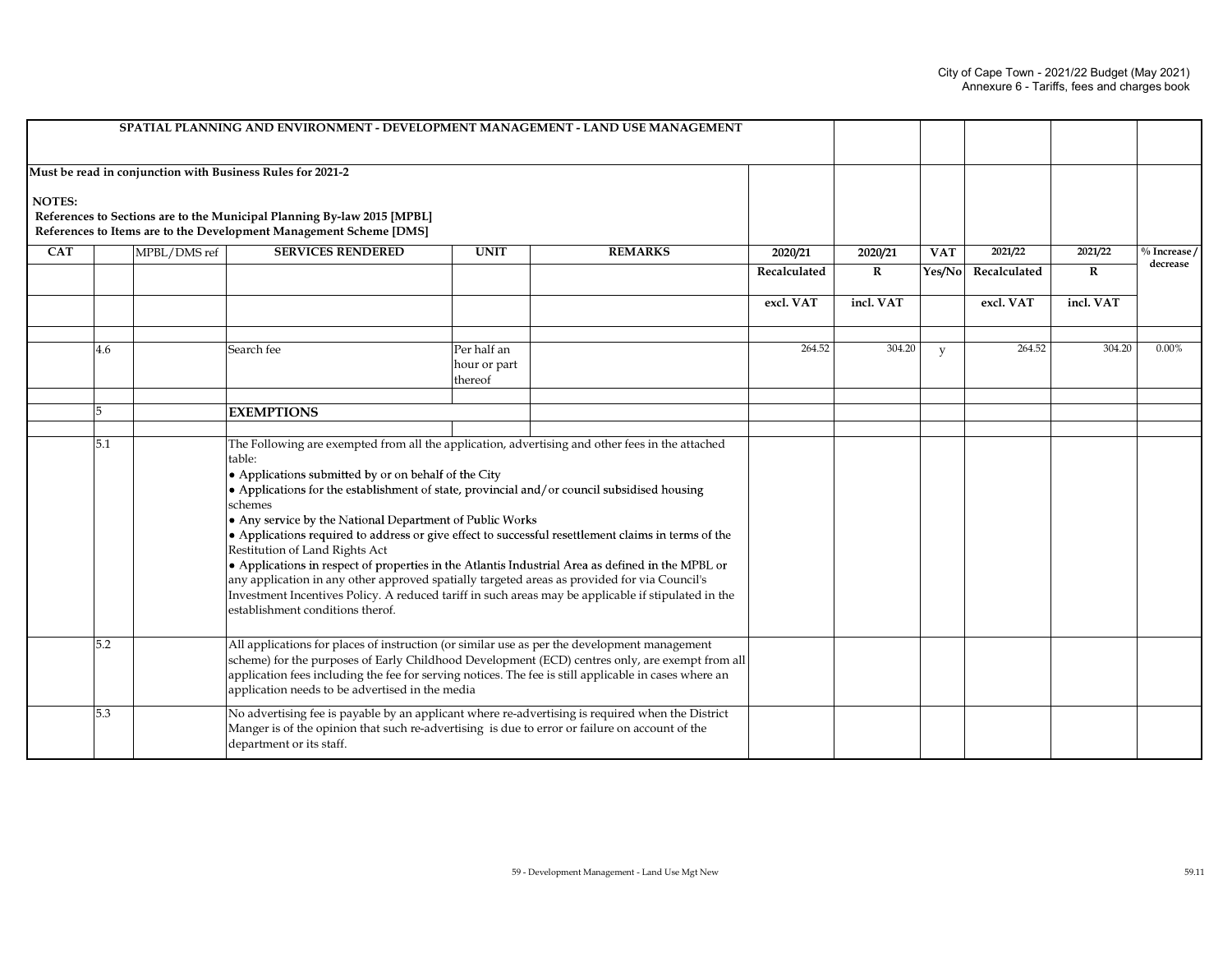|               |     |              | SPATIAL PLANNING AND ENVIRONMENT - DEVELOPMENT MANAGEMENT - LAND USE MANAGEMENT                                                                                                                                                                                                                                                                                                                                                                                                                                                                                                                                                                                                                                                                                |                                                                                                                                                                                                                                                                                                                                                                |                |              |           |            |                     |           |              |
|---------------|-----|--------------|----------------------------------------------------------------------------------------------------------------------------------------------------------------------------------------------------------------------------------------------------------------------------------------------------------------------------------------------------------------------------------------------------------------------------------------------------------------------------------------------------------------------------------------------------------------------------------------------------------------------------------------------------------------------------------------------------------------------------------------------------------------|----------------------------------------------------------------------------------------------------------------------------------------------------------------------------------------------------------------------------------------------------------------------------------------------------------------------------------------------------------------|----------------|--------------|-----------|------------|---------------------|-----------|--------------|
| <b>NOTES:</b> |     |              | Must be read in conjunction with Business Rules for 2021-2<br>References to Sections are to the Municipal Planning By-law 2015 [MPBL]<br>References to Items are to the Development Management Scheme [DMS]                                                                                                                                                                                                                                                                                                                                                                                                                                                                                                                                                    |                                                                                                                                                                                                                                                                                                                                                                |                |              |           |            |                     |           |              |
| <b>CAT</b>    |     | MPBL/DMS ref | <b>SERVICES RENDERED</b>                                                                                                                                                                                                                                                                                                                                                                                                                                                                                                                                                                                                                                                                                                                                       | <b>UNIT</b>                                                                                                                                                                                                                                                                                                                                                    | <b>REMARKS</b> | 2020/21      | 2020/21   | <b>VAT</b> | 2021/22             | 2021/22   | % Increase / |
|               |     |              |                                                                                                                                                                                                                                                                                                                                                                                                                                                                                                                                                                                                                                                                                                                                                                |                                                                                                                                                                                                                                                                                                                                                                |                | Recalculated | $\bf R$   |            | Yes/No Recalculated | R         | decrease     |
|               |     |              |                                                                                                                                                                                                                                                                                                                                                                                                                                                                                                                                                                                                                                                                                                                                                                |                                                                                                                                                                                                                                                                                                                                                                |                | excl. VAT    | incl. VAT |            | excl. VAT           | incl. VAT |              |
|               | 5.4 |              | No basic application or complexity fees are payable in respect of any application made in response<br>to a previous refusal (including closure or withdrawal) of the same or a materially similar (as per<br>the District Manager's opinion) application on the same premises. The application must be<br>submitted within a period of 12 months from the date of final notification of the previous decision<br>or date of closure / withdrawal and with the express intent to address the previous reasons for<br>refusal / closure / withdrawal. The District Managers interpretation in this regard is final, and<br>advertising / public consultation fees, if applicable, remain payable. This exemption applies unless<br>otherwise stated in the MPBL. |                                                                                                                                                                                                                                                                                                                                                                |                |              |           |            |                     |           |              |
|               | 5.5 |              |                                                                                                                                                                                                                                                                                                                                                                                                                                                                                                                                                                                                                                                                                                                                                                | The Director: Development Management may grant or refuse applications for exemption of some<br>or all applicable fees in respect of a particular application which is necessitated by changes to<br>developments made at the request of the City's Environmental Resource Management department<br>in the interests of environmental or heritage conservation. |                |              |           |            |                     |           |              |
|               | 5.6 |              | The Director: Development Management may authorise exemption from land use application<br>tariffs in cases where a previous land use management decision was set aside in a court of law and<br>such an application is required in terms of a court order to be resubmitted to the City for decision,<br>subject thereto that it is the same application as originally submitted.                                                                                                                                                                                                                                                                                                                                                                              |                                                                                                                                                                                                                                                                                                                                                                |                |              |           |            |                     |           |              |
|               |     |              |                                                                                                                                                                                                                                                                                                                                                                                                                                                                                                                                                                                                                                                                                                                                                                |                                                                                                                                                                                                                                                                                                                                                                |                |              |           |            |                     |           |              |
|               | 6   |              | <b>REFUNDS</b>                                                                                                                                                                                                                                                                                                                                                                                                                                                                                                                                                                                                                                                                                                                                                 |                                                                                                                                                                                                                                                                                                                                                                |                |              |           |            |                     |           |              |
|               | 6.1 |              | Refunds will only be considered upon request by the applicant or owner.                                                                                                                                                                                                                                                                                                                                                                                                                                                                                                                                                                                                                                                                                        |                                                                                                                                                                                                                                                                                                                                                                |                |              |           |            |                     |           |              |
|               | 6.2 |              | tariff, fees and charges book is refundable.                                                                                                                                                                                                                                                                                                                                                                                                                                                                                                                                                                                                                                                                                                                   | In the case of errors or incorrect charging and subsequent correction thereof by the department,<br>and subject to the approval of the Director: Development Management, a fee paid in terms of this                                                                                                                                                           |                |              |           |            |                     |           |              |